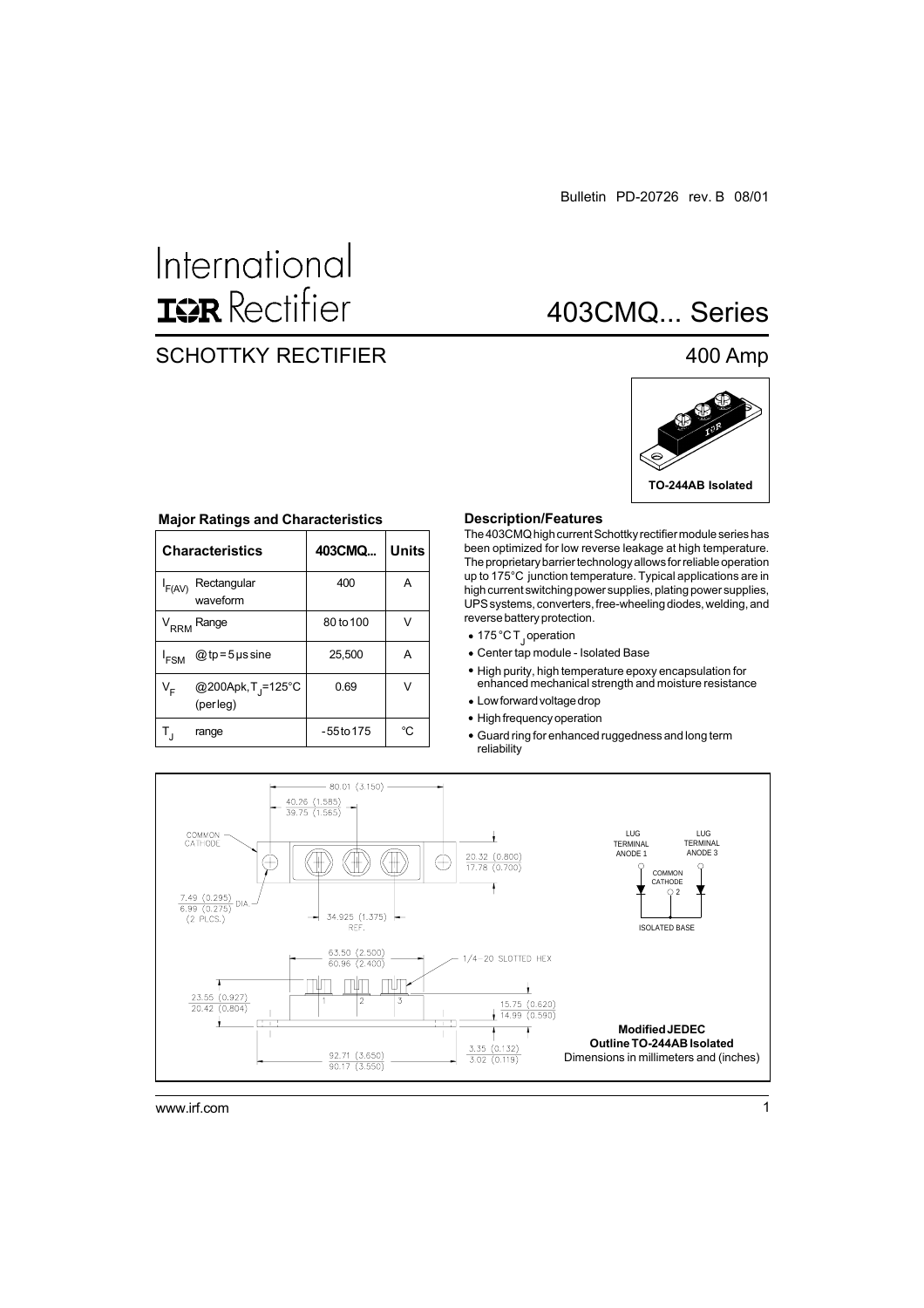### 403CMQ... Series

### Bulletin PD-20726 rev. B 08/01

# International<br>**IGR** Rectifier

### Voltage Ratings

| <b>Parameters</b>                                      | 403CMQ080 | 403CMQ100 |  |
|--------------------------------------------------------|-----------|-----------|--|
| Max. DC Reverse Voltage (V)                            | 80        | 100       |  |
| V <sub>RWM</sub> Max. Working Peak Reverse Voltage (V) |           |           |  |

### Absolute Maximum Ratings

|          | Parameters                                | 403CMQ Units |    | Conditions                                                                                                    |                                                |
|----------|-------------------------------------------|--------------|----|---------------------------------------------------------------------------------------------------------------|------------------------------------------------|
| 'F(AV)   | Max.AverageForwardCurrent(PerLeg)         | 200          | A  | 50% dutycycle @T <sub>c</sub> =85°C, rectangular wave form                                                    |                                                |
|          | (PerDevice)                               | 400          |    |                                                                                                               |                                                |
| 'FSM     | Max.PeakOneCycleNon-Repetitive            | 25500        | A  | 5µs Sine or 3µs Rect. pulse                                                                                   | Following any rated<br>load condition and with |
|          | Surge Current (Per Leg)                   | 3300         |    | 10ms Sine or 6ms Rect. pulse                                                                                  | rated V <sub>RRM</sub> applied                 |
| $E_{AS}$ | Non-RepetitiveAvalancheEnergy<br>(PerLeg) | 15           | mJ | $T_1 = 25^{\circ}C$ , $I_{AS} = 1$ Amps, L = 30 mH                                                            |                                                |
| $I_{AR}$ | Repetitive Avalanche Current<br>(PerLeg)  |              | A  | Current decaying linearly to zero in 1 usec<br>Frequency limited by $T_1$ max. $V_a = 1.5 \times V_p$ typical |                                                |

### Electrical Specifications

|                 | Parameters                         |           | 403CMQ | Units     |                                                   | Conditions                                                   |
|-----------------|------------------------------------|-----------|--------|-----------|---------------------------------------------------|--------------------------------------------------------------|
| $V_{FM}$        | Max. Forward Voltage Drop          |           | 0.83   | V         | @200A                                             | $T_i = 25 °C$                                                |
|                 | (PerLeg)                           | (1)       | 0.97   | v         | @400A                                             |                                                              |
|                 |                                    |           | 0.69   | V         | @200A                                             |                                                              |
|                 |                                    |           | 0.82   | V         | @400A                                             | $T_{1}$ = 125 °C                                             |
| <sup>I</sup> RM | Max. Reverse Leakage Current       |           | 6      | mA        | $T_i = 25 °C$                                     |                                                              |
|                 | (PerLeg)                           | (1)       | 140    | mA        | $T_1 = 125 °C$                                    | $V_p$ = rated $V_p$                                          |
| C <sub>τ</sub>  | Max. Junction Capacitance (PerLeg) |           | 5500   | pF        |                                                   | $V_R$ = 5 $V_{DC}$ , (test signal range 100Khz to 1Mhz) 25°C |
| L <sub>S</sub>  | <b>Typical Series Inductance</b>   | (Per Lea) | 5.0    | nH        | From top of terminal hole to mounting plane       |                                                              |
| dv/dt           | Max. Voltage Rate of Change        |           | 10000  | $V/\mu s$ | (Rated V <sub>n</sub> )                           |                                                              |
| $V_{RMS}$       | Insulation Voltage                 |           | 1000   | v         |                                                   |                                                              |
|                 | Thermal Mechanical Specifications  |           |        |           | (1) Pulse Width < $300\mu s$ , Duty Cycle < $2\%$ |                                                              |

### Thermal-Mechanical Specifications

|                  | Parameters                                                |      | 403CMQ            | Units               | Conditions                           |
|------------------|-----------------------------------------------------------|------|-------------------|---------------------|--------------------------------------|
| Т,               | Max. Junction Temperature Range                           |      | -55 to 175        | °C                  |                                      |
| $T_{\text{stg}}$ | Max. Storage Temperature Range                            |      | $-55$ to 175      | °C                  |                                      |
| $R_{thJC}$       | Max. Thermal Resistance Junction<br>to Case (Per Leg)     |      | 0.40              | °C/W                | DC operation                         |
| , $R_{thJC}$     | Max. Thermal Resistance Junction<br>to Case (Per Package) |      | 0.20              | °C/W                | DC operation                         |
| $R_{thCS}$       | Typical Thermal Resistance, Case<br>to Heatsink           |      | 0.10              | °C/W                | Mounting surface, smooth and greased |
| wt               | Approximate Weight                                        |      | 79(2.80)          | $g$ (oz.)           |                                      |
| T                | Mounting Torque Base                                      | Min. | 24(20)            |                     |                                      |
|                  |                                                           | Max. | 35(30)            |                     |                                      |
|                  | Mounting Torque Center Hole                               | Typ. | 13.5(12)          | Kg-cm<br>$(lbf-in)$ |                                      |
|                  | <b>Terminal Torque</b>                                    | Min. | 35(30)            |                     |                                      |
|                  |                                                           | Max. | 46(40)            |                     |                                      |
|                  | Case Style                                                |      | TO-244AB Isolated |                     | Modified JEDEC                       |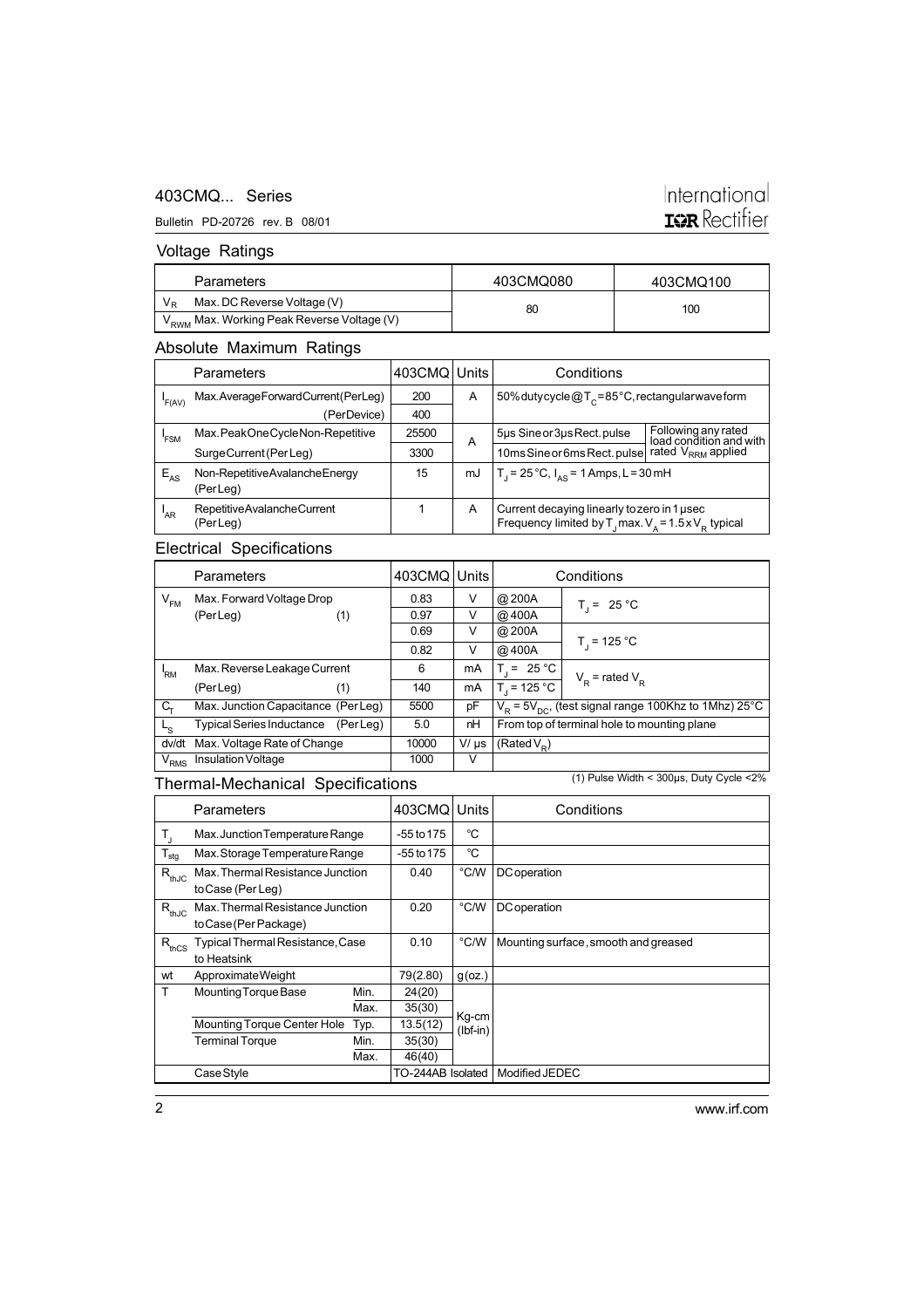### International **IGR** Rectifier

### 403CMQ... Series



Bulletin PD-20726 rev. B 08/01

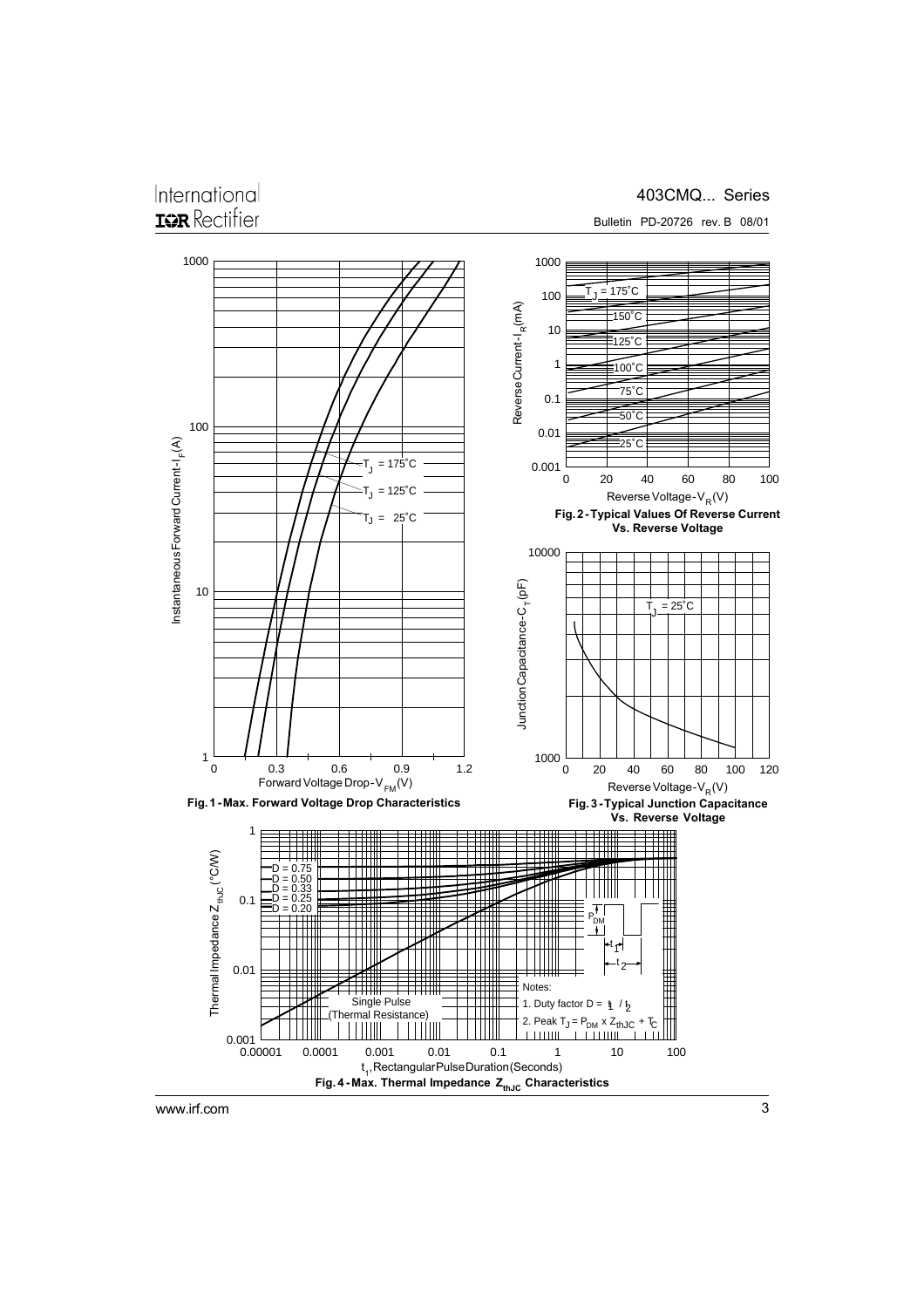

Bulletin PD-20726 rev. B 08/01